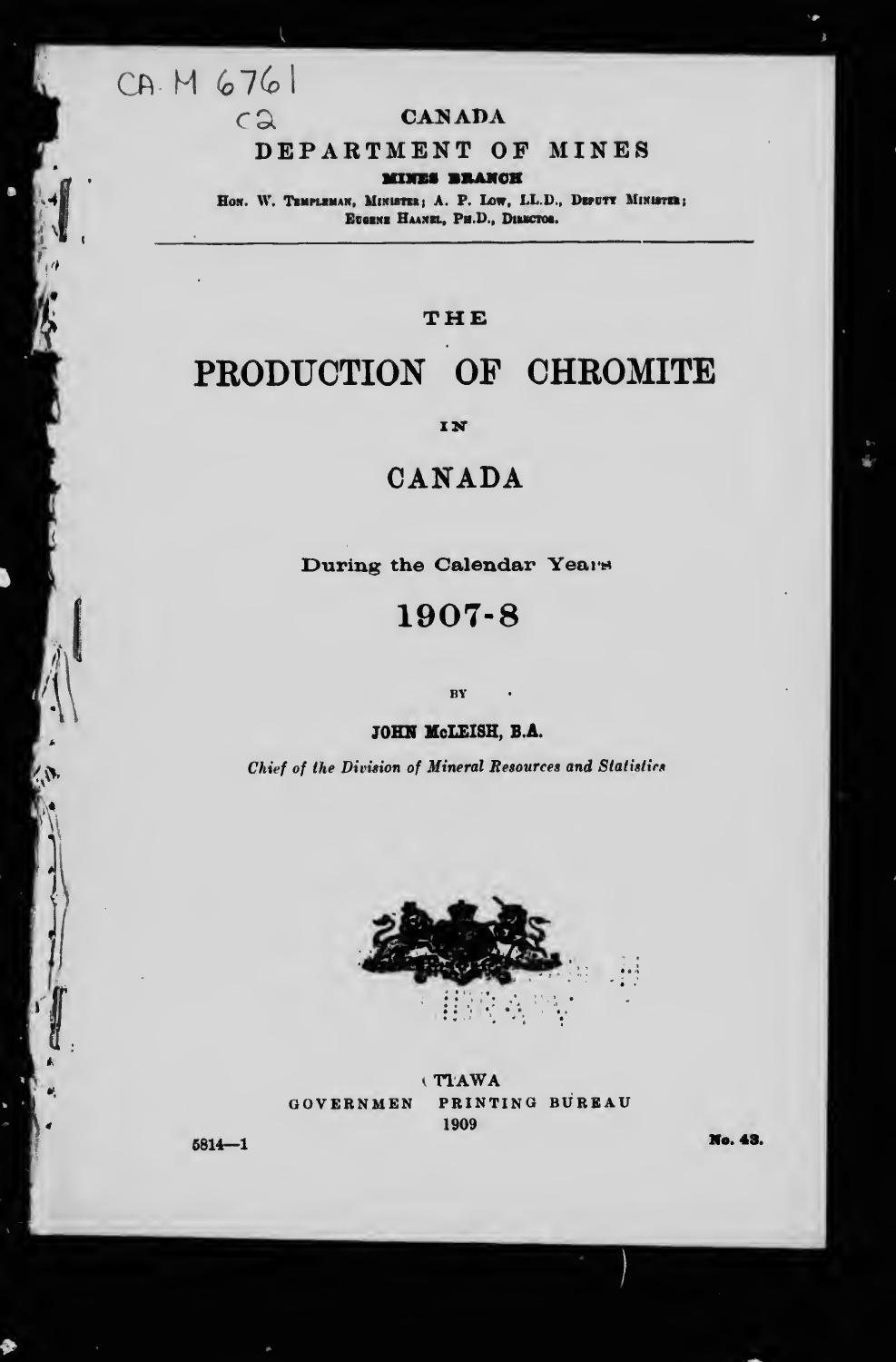ADVANCE CHAPTER OF THE ANNUAL REPORT ON THE MINERAL PRODUCTION OF CANADA DURING THE CALENDAR YEARS 1907 AND 1908.

#### CHROMITE

With regard to the output of chromite in Canada during the past four ye irs, the production has shown comparatively little variation.

The ahipments in 1907 were 7,196 tons valued at \$72,901, made up of 3,145 tons classed as high grade valued at \$41,931 (chiefly concentrates), and 3,651 tona of low grade, valued at \$30,970.

In 1908 the total shipments were returned as 7,225 tons valued at \$82,008, made up of 3,479 tons of concentrates valued at \$45,300, and 3,753 tons of crude ore, valued at \$36,708.

In neither of these years was the output as large as in 1906, when the shipments were given as 9,035 tons valued at \$91,859.

Prices realized in 1908 were perhaps slightly better than in 1907.

Statistics of production since 1886 are shown in Table 1 following, the total during the last five years being divided into high and low grade. Material classed as high grade includes both ore and concentrates ranging from 48 per cent to 50 per cent Cr2O<sub>3</sub> and higher, while the low grade is composed chiefly of crude ore.

#### CHROMITE.-TABLE 1.

|                                                                                                                                                                    |                                           | <b>HIGH GRADE</b>                              |                                                     |                                                         | <b>LOW GRADE</b>                                                |                                                                    |                                                                                                                                             | <b>TOTALS</b>                                                                                                                                                        |                                                                                                                                                        |
|--------------------------------------------------------------------------------------------------------------------------------------------------------------------|-------------------------------------------|------------------------------------------------|-----------------------------------------------------|---------------------------------------------------------|-----------------------------------------------------------------|--------------------------------------------------------------------|---------------------------------------------------------------------------------------------------------------------------------------------|----------------------------------------------------------------------------------------------------------------------------------------------------------------------|--------------------------------------------------------------------------------------------------------------------------------------------------------|
|                                                                                                                                                                    | <b>Short</b><br><b>Tone</b>               | Value.                                         | <b>Average</b><br>Prices.                           | <b>Short</b><br><b>Tons.</b>                            | Value.                                                          | <b>Average</b><br>Prices,                                          | Short<br>Tons.                                                                                                                              | Value.                                                                                                                                                               | <b>Average</b><br>Prices,                                                                                                                              |
| 1886<br>1887<br>1888<br>tol<br>1893<br>1894<br>1806<br>1800<br>1897<br>1898<br><b>1899</b><br>1900<br>1901<br>1902<br>1903<br>1004<br>1905<br>1906<br>1907<br>1908 | 2,842<br>4,650<br>4.978<br>3,545<br>3,472 | 44,280<br>53,976<br>57,484<br>41,931<br>45,300 | e.<br>15.58<br>16.08<br><br>11.85<br>11.83<br>13.05 | 667<br>1,424<br>8,575<br><b>4,060</b><br>3,651<br>3,753 | 6,849<br>13,170<br>93, 301<br><b>34.37b</b><br>30.970<br>34,708 | e.<br>10.27<br>$\mathbf{a}$<br>25<br>10,88<br>8.47<br>8,48<br>9.78 | <b>GU</b><br>38<br>1,000<br>3,177<br>2,342<br>2,637<br>2,021<br>2,010<br>2,335<br>1,274<br>900<br>3,809<br>6,074<br>8,575<br>9,033<br>7,196 | 945<br>570<br>No Output<br>20,000<br>41,300<br>27,004<br>32,474<br>24,252<br>21.842<br>27,000<br>16,744<br>13,000<br>51,129<br>67.146<br>93, 301<br>91,859<br>72,901 | c.<br>15.75<br>15.00<br>20.00<br>13.00<br>11.53<br>12.31<br>12.00<br>$10 - 86$<br>11.56<br>13.14<br>14.44<br>14.57<br>11.05<br>10.88<br>10.17<br>10.13 |

# Annual Production in Canada, 1886-1908.

The chromite finds its chief market in the United States, although a few carloads are shipped annually to Canadian points.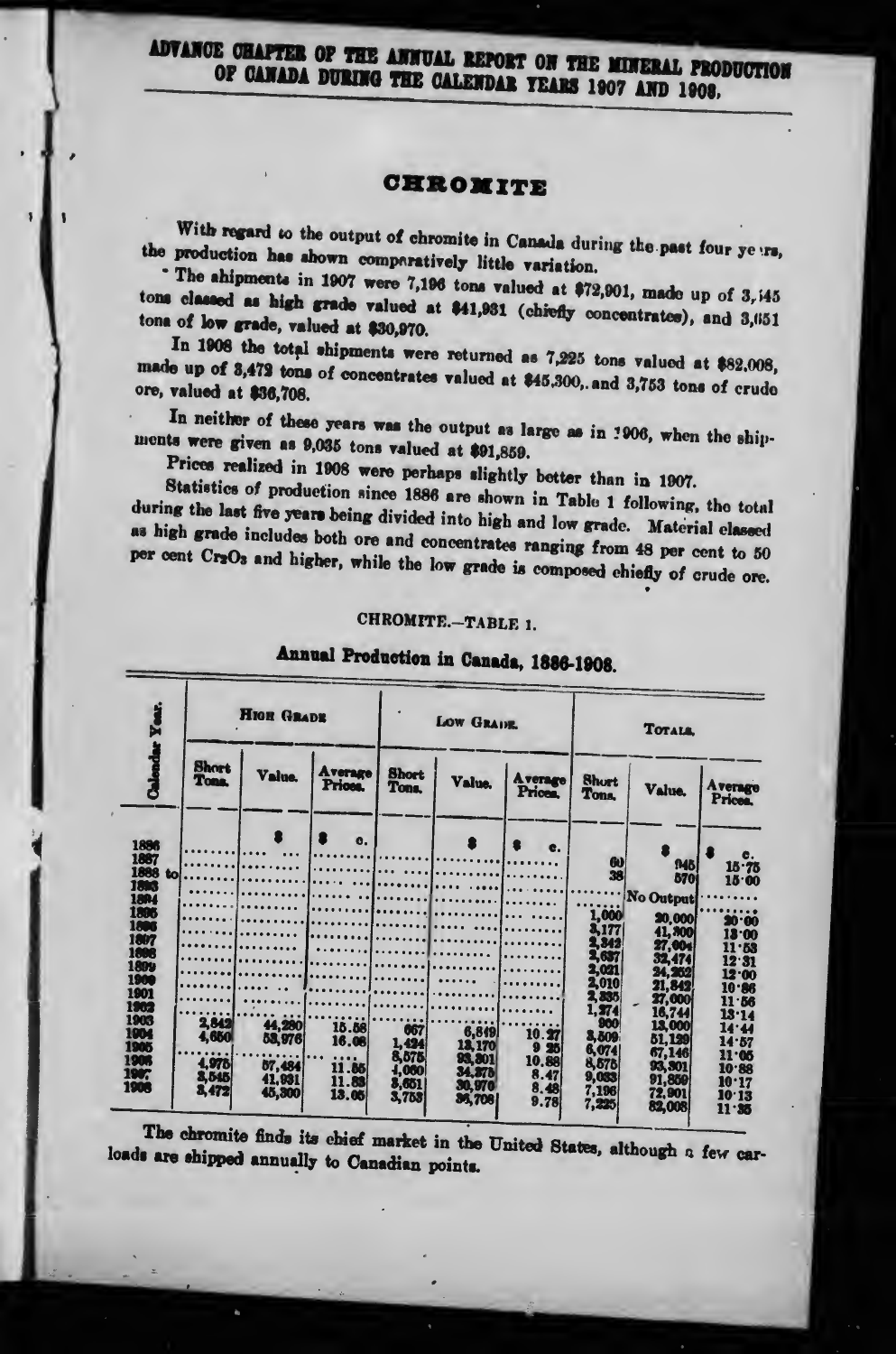The exports of chromite from Canada, as compiled from the monthly reports of Trade and Navigation, are given in Table 2. It must be pointed out, however, that these figures show some peculiar discrepancies. In the first place the e orts to Great Britain are evidently not chromite, but may be ferro-chrome, while in the second place the quantities given as exported to the United States are much less than is stated by the shippers to have found a market in that country.

#### CHROMITE.-TABLE 2.

|                                                                                 | To<br><b>GREAT BRITAIN.</b>    |                                                           | To<br>UNITED STATES.                         |                  | To<br><b>OTHER COUNTRIES</b>  |                                                    | <b>TOTAL EXPORTS.</b>                                          |                                                                              |
|---------------------------------------------------------------------------------|--------------------------------|-----------------------------------------------------------|----------------------------------------------|------------------|-------------------------------|----------------------------------------------------|----------------------------------------------------------------|------------------------------------------------------------------------------|
| <b>Calendar Year.</b>                                                           | <b>Tona</b>                    | Value.                                                    | Tons.                                        | Value.           | Tons.                         | Value.                                             | Tons.                                                          | Value.                                                                       |
| 1895                                                                            |                                |                                                           |                                              |                  |                               |                                                    | 2.906<br>2.406<br>2,106<br>1.683<br>1,500<br>368               | 42.236<br>31,411<br>26,254<br>20,783<br>19,876<br>8,250                      |
| 1902.<br>. <i>.</i><br>1903<br>1904<br>1905.<br>.<br>1906.<br>.<br>1907<br>1906 | 62<br><b>192</b><br>153<br>106 | 4,650<br>11,395(<br>11,000<br>.<br>10,400<br><u>1. 1.</u> | 914<br>2,859<br>1,966<br>891<br>784<br>4,571 | 15,319<br>45,649 | 371<br><b>2871</b><br>$9,400$ | N <sub>1</sub><br>3,202<br>25.362<br>$10.188$<br>. | 2,350<br>740<br>1.013<br>3,338<br>3.119<br>891<br>892<br>4.571 | 25, 444<br>7.535<br>20,524<br>00.336<br>34.392<br>10,188<br>19,800<br>56,864 |

### Exports during the calcndar years 1895-1908.

It will be observed that the exports to Great Britain average in value from \$60 to \$96 per ton, while those to the United States range between \$11 and \$16 per ton, and it may be inferred that the exports to Great Britain p

In the following table a comparison is given of the trade returns in chromite between Canada and the United States, as published by the Constitution Customs Department and the United States Department of Commerce resp. cively, in order to further illustrate the discrepancies referred to in Table 2.

| TWELVE MONTHS ENDING<br><b>JUNE 30.</b> | <b>IMPORTS OF CHROMITE INTO THE</b><br>UNITED STATES FROM<br>CANADA <sup>1</sup> . |                                                   | <b>EXPORTS OF CHROMITE FROM CAN-</b><br>ADA TO THE UNITED STATES'. |                                                        |  |
|-----------------------------------------|------------------------------------------------------------------------------------|---------------------------------------------------|--------------------------------------------------------------------|--------------------------------------------------------|--|
|                                         | Short Tons.                                                                        | Value.                                            | Short Tons.                                                        | Value.                                                 |  |
| 1905<br>$1906$<br>$1907$                | <b>2,790<br/>6,489<br/>9,951<br/>6,179<br/>6,505</b>                               | \$36,322<br>70,934<br>107,580<br>66,115<br>69,009 | <b>2,032<br/>2,635<br/>1,803<br/>613</b><br>2,654                  | \$40,296<br><b>81,007</b><br>21,293<br>7,606<br>32,940 |  |

<sup>1</sup> Monthly Reports, Trade and Navigation, Ottawa.<br>
<sup>2</sup> The Foreign Commerce and Navigation of the United States, Washington, long ton in original changed to short ton.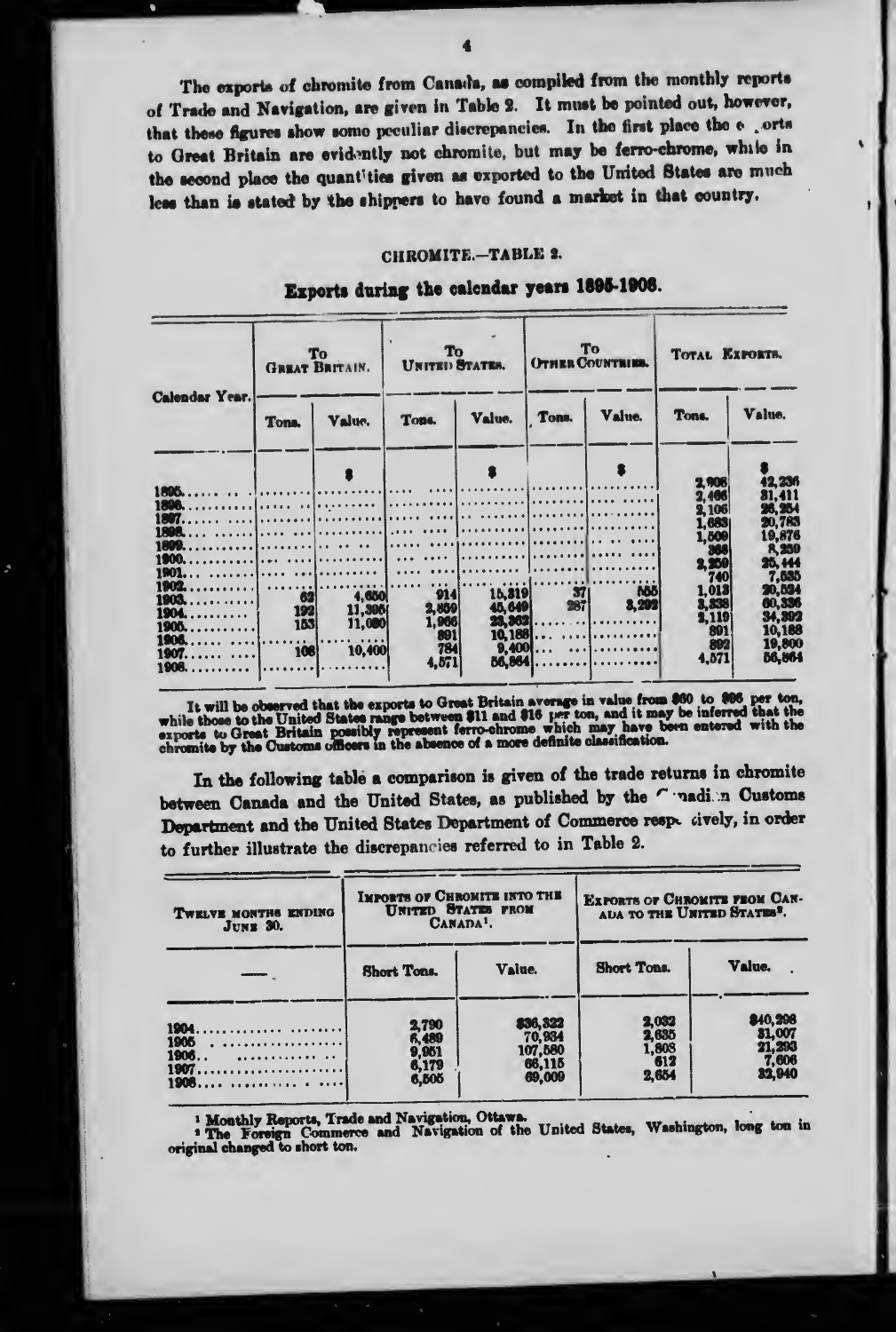We are forced to the conclusion that a larger quantity of chromite, particularly during the years 1904 to 1908, has been exported to the United States than is shown by the Canadlan trade returns.

The chromite is mined in the Eastern tewnships, Province of Quebec, chiefly In the township of Coloraine at Little Lake St. Francis and Black Lake, the operating companies being the Dominion Chrome Company and the Black Lake Chromo and Asbestos Company, both operating under one management. A couple of car loads were also shipped by the D'Israeli Chrome Mines, Ltd., from the property of Mr. J. O. Brousseau, in Garthby townshlp.

Other mines In the district, owned by the American Chre ne Company and the Canadian Chromo Company, were idle during the year.

Chron :von ore is chiefly used for the manufacture of ferro-chromo alloys, and chromium salts for pigments, and is also used for linings in steel and copper furnaces. Forro-chrome is manufactured at Buckingham, Que., by the Electric Reduction Company, from Eastern Township ores, and shipments of these ores have also been made to the steel furnaces at Sydney and Sault Stc. Marie.

Prices in Now York in 1907 and 1908 were practically uniform, ranging from \$17 to \$20 per long ton for 50 per cent ore.

As an illustration of the possible market in the United States for Canadian chrome iron ore, the following tablo shows the Imports into that country during the year ending June 30, 1908.

#### CHROME IRON ORE .- TABLE 3.

### Imports into the United States, year ending June 30, 1908, in tons of 2,240 lbs.\*

| Imports from                 | Long Tons.                     | Value.                                     | Average Value<br>per Ton.        |
|------------------------------|--------------------------------|--------------------------------------------|----------------------------------|
| Belgium<br>Franco<br>Germany | 197<br>468<br>.                | 2,492<br>7,776                             | \$12.65<br>16.39                 |
| United Kingdom<br>Canada     | 9,921<br>4,336<br>5,808<br>-35 | - 70<br>136,996<br>87.719<br>69,009<br>357 | 13.81<br>13.31<br>11.88<br>10.20 |
| y in Asia<br>.uguese Africa  | 439<br>20,458<br>2,200         | 5,312<br>221,460<br>32,600                 | 12.10<br>10.82<br>14.82          |
| Totals                       | 43,861                         | 8533,600                                   | 812.17                           |

\* The Foreign Commerce and Navigation of the United States, 1908.

### THE WORLD'S PRODUCTION.

The world's production of chromite in 1907 was probably between 90,000 and 100,000 metric tons as a minimum. Turkey has been a large producer of this mineral, but on  $f$  incomplete records of exports are available. The following table contains a summary of available records of chromite supplies from 1903 to 1908.